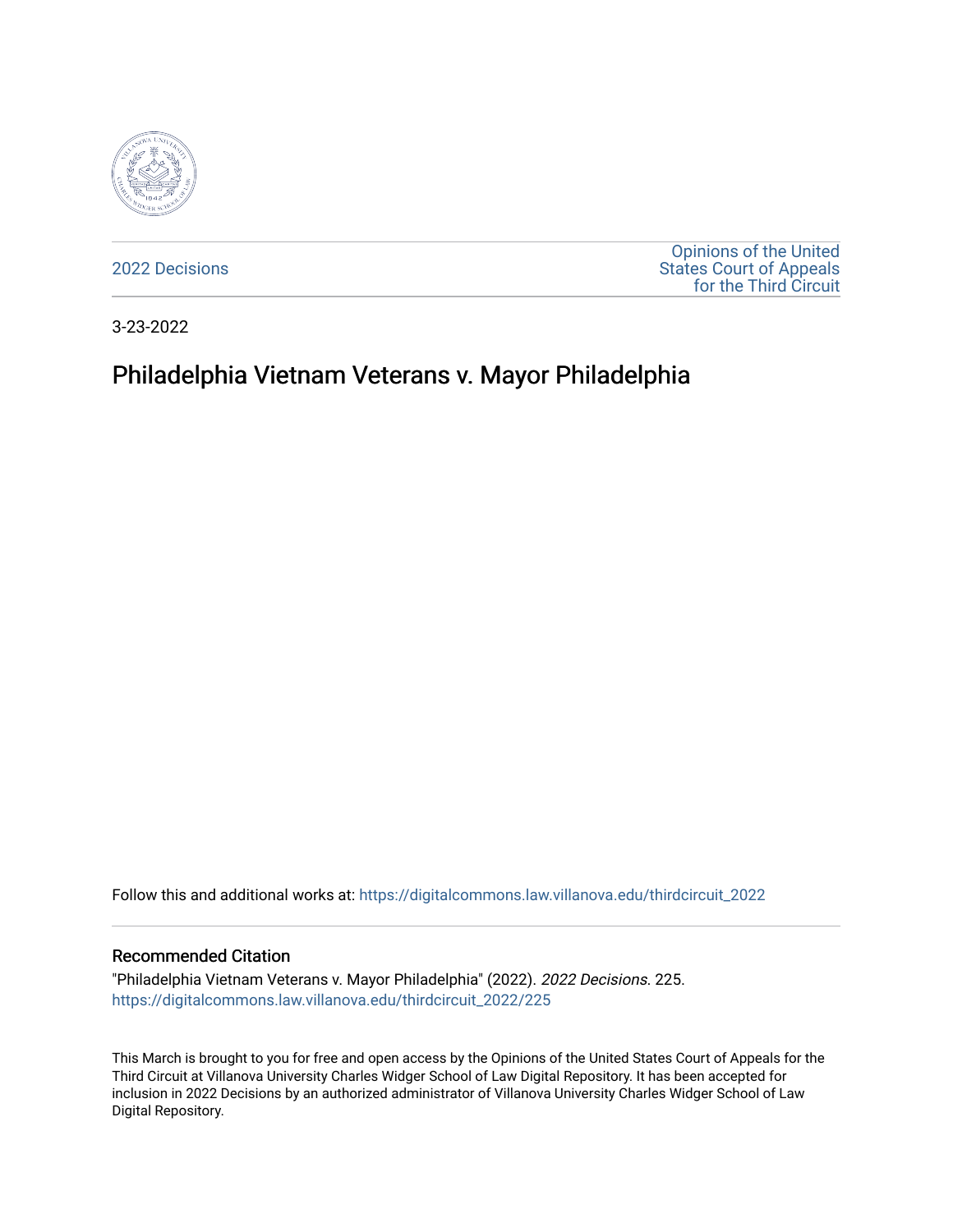## **NOT PRECEDENTIAL**

## UNITED STATES COURT OF APPEALS FOR THE THIRD CIRCUIT

\_\_\_\_\_\_\_\_\_\_\_\_\_

## No. 21-1125 \_\_\_\_\_\_\_\_\_\_\_\_\_

## PHILADELPHIA VIETNAM VETERANS MEMORIAL SOCIETY, Appellant

v.

## MAYOR PHILADELPHIA; PHILADELPHIA ACTING MANAGING DIRECTOR \_\_\_\_\_\_\_\_\_\_\_\_\_\_

On Appeal from the United States District Court for the Eastern District of Pennsylvania (Civil No. 2:20-cv-05418) District Judge: Honorable Nitza I. Quiñones Alejandro

> Argued October 26, 2021 \_\_\_\_\_\_\_\_\_\_\_\_\_\_

\_\_\_\_\_\_\_\_\_\_\_\_\_

Before: GREENAWAY, JR., PHIPPS, and COWEN, *Circuit Judges*

(Opinion Filed: March 23, 2022)

John M. Bloor [**ARGUED**] Jason P. Gosselin Faegre Drinker Biddle & Reath One Logan Square Suite 2000 Philadelphia, PA 19103

*Counsel for Appellant*

Jane L. Istvan [**ARGUED**] Craig R. Gottlieb Diana P. Cortes, City Solicitor City of Philadelphia Law Department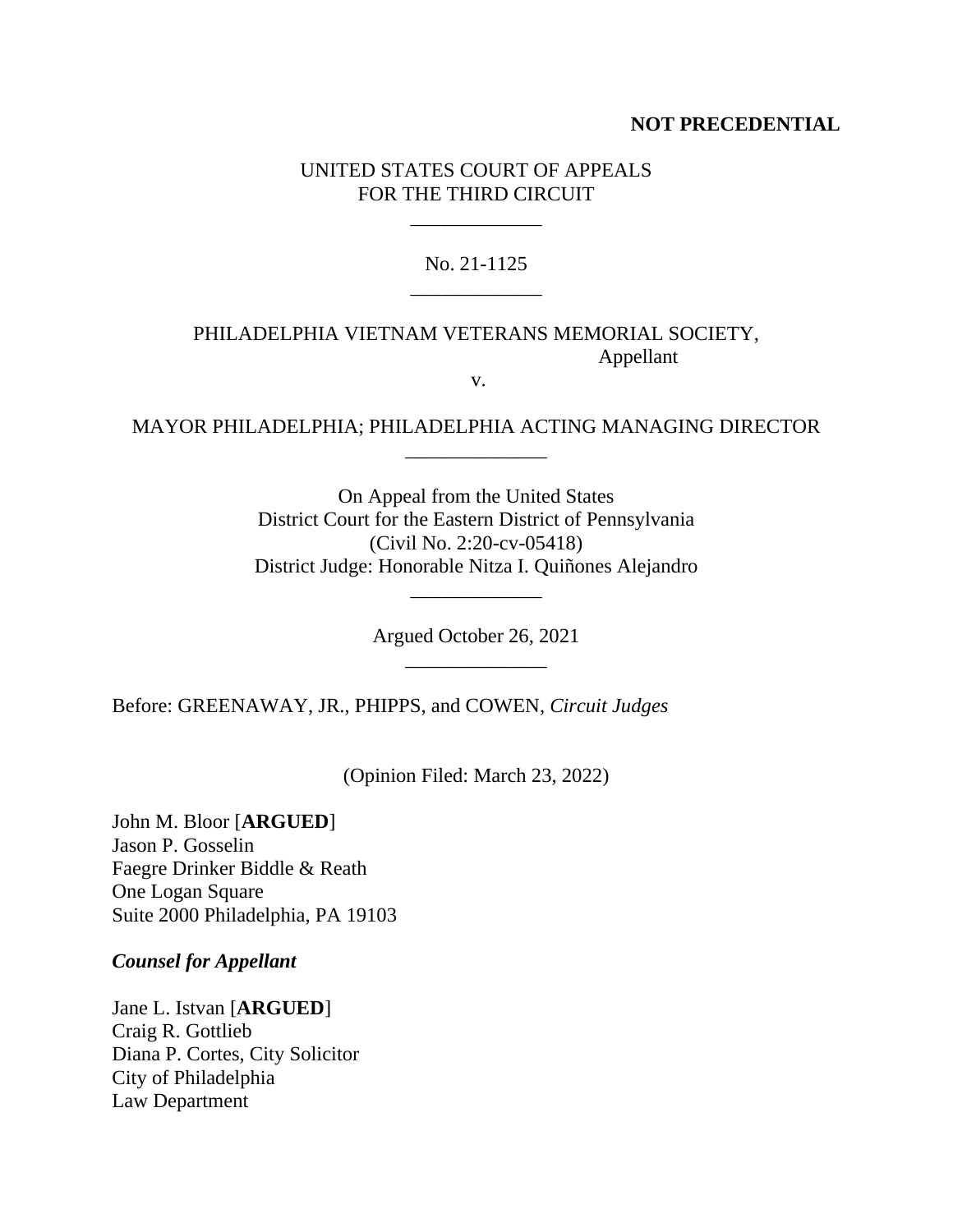1515 Arch Street Philadelphia, PA 19102

*Counsel for Appellees*

#### OPINION \_\_\_\_\_\_\_\_\_\_\_\_\_\_

\_\_\_\_\_\_\_\_\_\_\_\_\_\_

GREENAWAY, JR., *Circuit Judge*.

When evaluating a motion for a preliminary injunction, a gatekeeping issue to resolve is whether the movant is more likely than not to suffer irreparable harm should we deny its request. Here, Philadelphia Vietnam Veterans Memorial Society ("PVV") argues that it satisfies every requirement to secure a preliminary injunction against Philadelphia's Event Moratorium ("Moratorium"), including irreparable harm. We disagree. For purposes of this opinion, we assume without deciding that PVV had standing to bring suit and that the controversy has not become moot. Ultimately, we affirm based on PVV's failure to show irreparable harm.

#### **I. BACKGROUND**

Mayor Kenney of Philadelphia issued a Moratorium on July 14, 2020 stating that the City would not be issuing permits for special events and public gatherings of 50 or

<sup>\*</sup> This disposition is not an opinion of the full Court and, pursuant to I.O.P. 5.7, does not constitute binding precedent.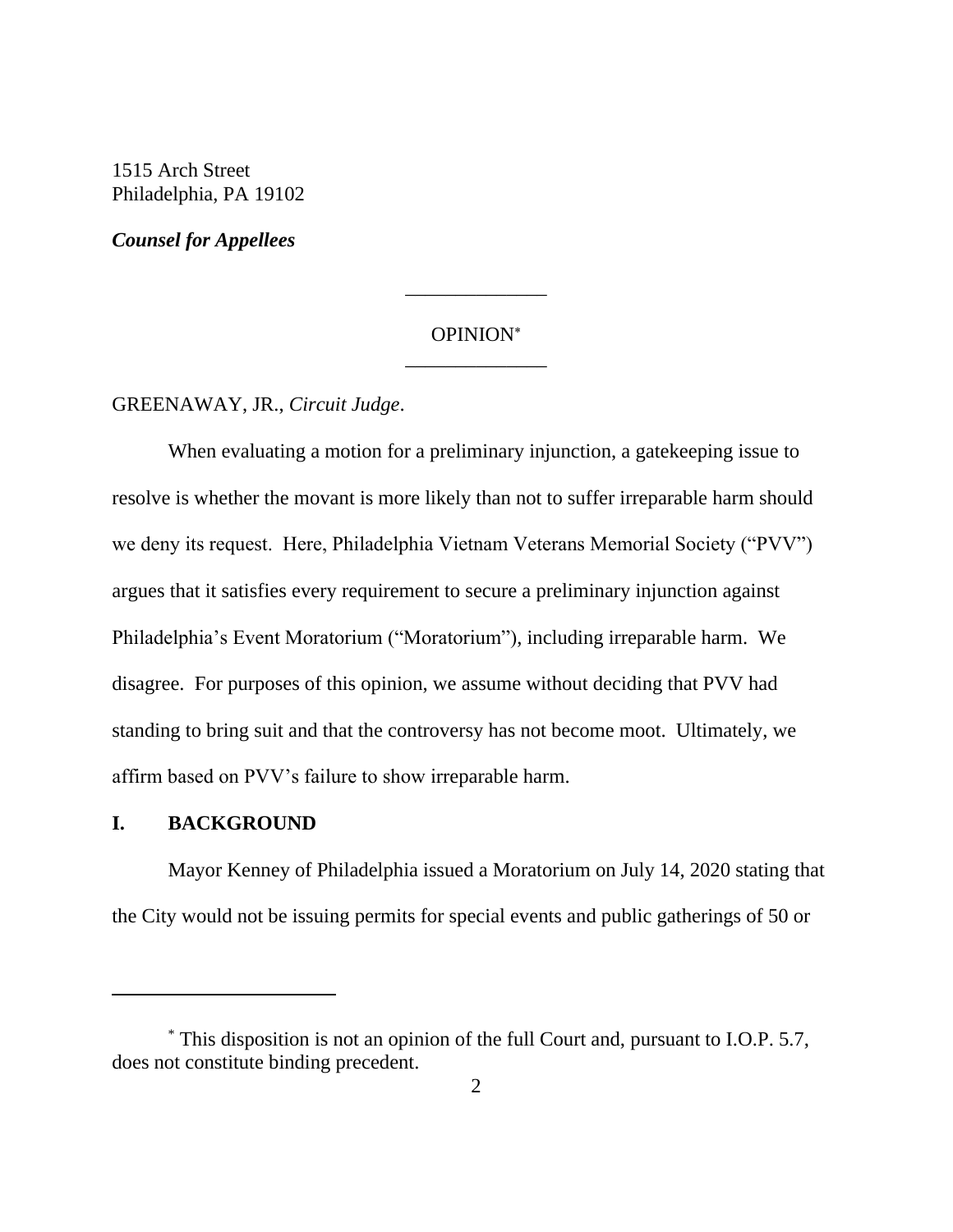more people on public property. It was posted on the "COVID-19 guidance and updates" page of the City of Philadelphia's website. J.A. 64-65.The Moratorium expressly applied to parades but excluded "Demonstrations and First Amendment Protected activities."J.A. 65.

This Moratorium rendered PVV unable to host its annual parade, which honors veterans and raises funds for its programming. Concerned that the Moratorium's distinction between parades and demonstrations constituted an impermissible contentbased distinction in violation of the First Amendment, PVV, through its counsel, wrote a September 15, 2020 letter to the Philadelphia Solicitor asking him to retract the Moratorium.

Diana Cortes, the Chair of the City's Litigation Group, responded in a letter "correct[ing]" PVV's "misimpression" that the City would issue permits for demonstrations but not parades, stating that the City was not granting permits for "any protests, parades, demonstrations, festivals, etc." J.A. 124–25 (emphasis in original). She further advised that "the bottom line is that [PVV's] members can gather on public space," and assured that the "City has not been forcibly dispersing any peaceful gatherings in an effort to avoid confrontation." J.A. 124–25.

Subsequently, the City issued three relevant Executive Orders. A September 21, 2020 "Supplemental Order" provided that the City "will not be enforcing such permitting requirements for gatherings of 150 people or less." J.A. 127–32. Aside from the 150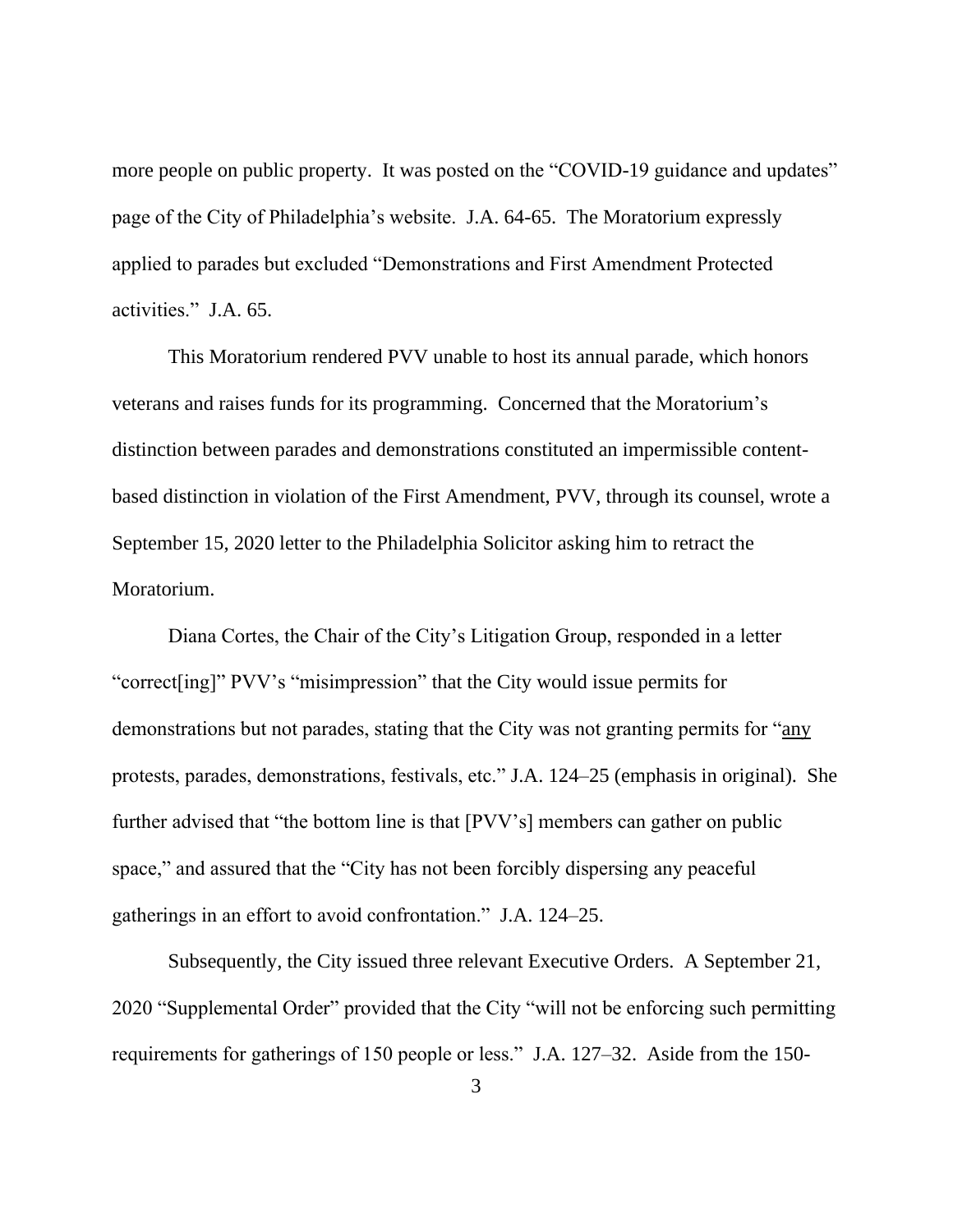person exception, "[a]ll other permitting and licensing requirements must be followed," and "failure to comply" "shall result" in "orders to cease operations and the imposition of penalties, fines, license suspensions, and other remedies as provided for by law." J.A. 130–31.Despite that warning, the Supplemental Order reiterated the City's "policy to avoid unnecessary confrontations" even for "gatherings of prohibited sizes." J.A. 131.

Unassuaged by the letter, PVV commenced this action in the District Court on October 30, 2020 against Mayor Kenney of Philadelphia and the Acting Managing Director of the City of Philadelphia, Tumar Alexander. PVV sought a declaration that the Moratorium violates the First and Fourteenth Amendments. PVV also filed a motion for a preliminary injunction, pursuant to Federal Rule of Civil Procedure ("Rule") 65, seeking to prohibit the Mayor from enforcing the Moratorium or otherwise interfering with the First Amendment rights of PVV or others similarly situated.

After commencement of the lawsuit, the City promulgated a November 16, 2020 Executive Order announcing an outdoor gathering limit of 2,000 people per 1,000 square feet. Then on November 23, it issued an Executive Order expressly rescinding the Moratorium and providing that the City would not be enforcing permitting requirements for large public gatherings.

The District Court denied PVV's motion for a preliminary injunction against the Moratorium as moot. It reasoned that the Moratorium was an "unofficial policy statement not subject to judicial review." J.A. 23. It also stated that subsequent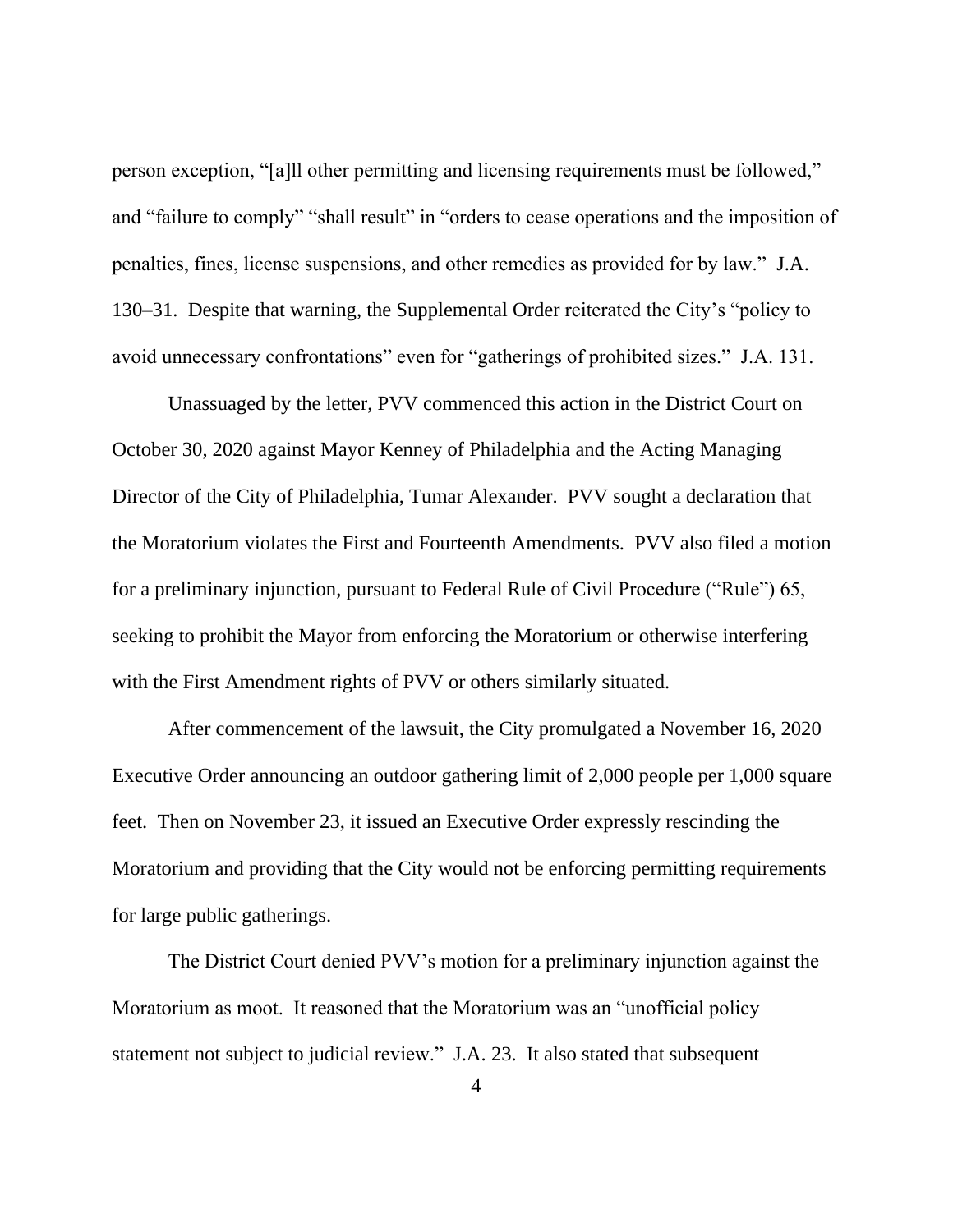Executive Orders "implicitly or explicitly rescinded the restrictions expressed in the Moratorium." J.A. 23. With respect to the November 23, 2020 Executive Order, the District Court noted that PVV sought to enjoin it for the first time in its Reply Brief. Nonetheless, the District Court addressed the argument, holding that PVV failed to show that it would more likely than not suffer irreparable harm in the absence of the preliminary injunction. PVV timely appealed the District Court's denial of its motion for a preliminary injunction against the Moratorium.

#### **II. JURISDICTION AND STANDARD OF REVIEW**

The District Court had subject matter jurisdiction over the underlying action pursuant to 28 U.S.C. § 1331 because the claims arise under federal law, namely 42 U.S.C. § 1983 and the First and Fourteenth Amendments. This Court has jurisdiction under 28 U.S.C. § 1292(a)(1) because interlocutory appeals from an order denying a preliminary injunction are reviewable as of right.

"With respect to the denial of a motion for a preliminary injunction, we review findings of fact for clear error, legal conclusions *de novo*, and the decision to grant or deny the preliminary injunction for an abuse of discretion." *Holland v. Rosen*, 895 F.3d 272, 285 (3d Cir. 2018). We exercise plenary review of mootness determinations. *Salovaara v. Jackson Nat'l Life Ins. Co.*, 246 F.3d 289, 295 (3d Cir. 2001).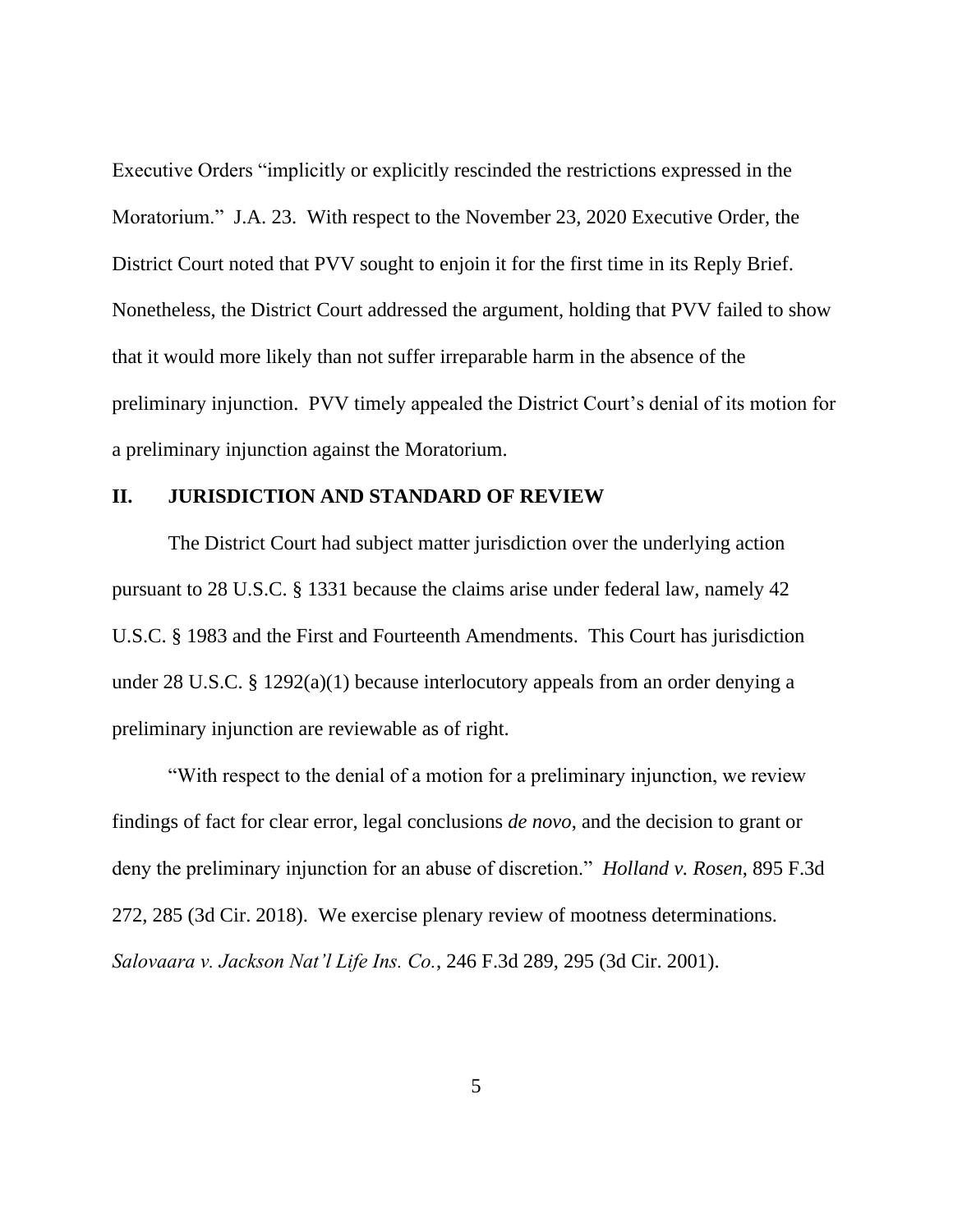#### **III. DISCUSSION**

We agree with the District Court's denial of PVV's motion for a preliminary injunction against the Moratorium.<sup>1</sup> PVV has not shown that it will more likely than not suffer irreparable harm in the absence of a preliminary injunction.

#### **A. Preliminary Injunction**

Preliminary injunctive relief is an "extraordinary remedy" that "should be granted only in limited circumstances." *Kos Pharm., Inc. v. Andrx Corp.*, 369 F.3d 700, 708 (3d Cir. 2004) (citations omitted) (quoting *Am. Tel. & Tel. Co. v. Winback & Conserve Program, Inc.*, 42 F.3d 1421, 1427 (3d Cir. 1994)). In determining whether to grant a request for injunctive relief, courts consider four factors. These factors are: (1) "whether the movant has shown a reasonable probability of success on the merits"; (2) "whether the movant will be irreparably injured by the denial of the relief"; (3) "whether granting preliminary relief will result in even greater harm to the nonmoving party"; and (4) "whether granting the preliminary relief will be in the public interest." *Crissman v. Dover Downs Ent. Inc.*, 239 F.3d 357, 364 (3d Cir. 2001).

<sup>&</sup>lt;sup>1</sup> We will not consider PVV's claim that the Moratorium is void for vagueness in violation of the Due Process Clause of the Fourteenth Amendment. At Oral Argument, PVV conceded that it waived this claim. Oral Argument at 0:36-0:40, *Philadelphia Vietnam Veterans Memorial Society v. Mayor of Philadelphia, et al. (No. 21-1125),* [https://www2.ca3.uscourts.gov/oralargument/audio/21-](https://www2.ca3.uscourts.gov/oralargument/audio/21-1125PhiladelphiaVietnamVeteransetalv.MayorPhiladelphiaetal.mp3) [1125PhiladelphiaVietnamVeteransetalv.MayorPhiladelphiaetal.mp3.](https://www2.ca3.uscourts.gov/oralargument/audio/21-1125PhiladelphiaVietnamVeteransetalv.MayorPhiladelphiaetal.mp3)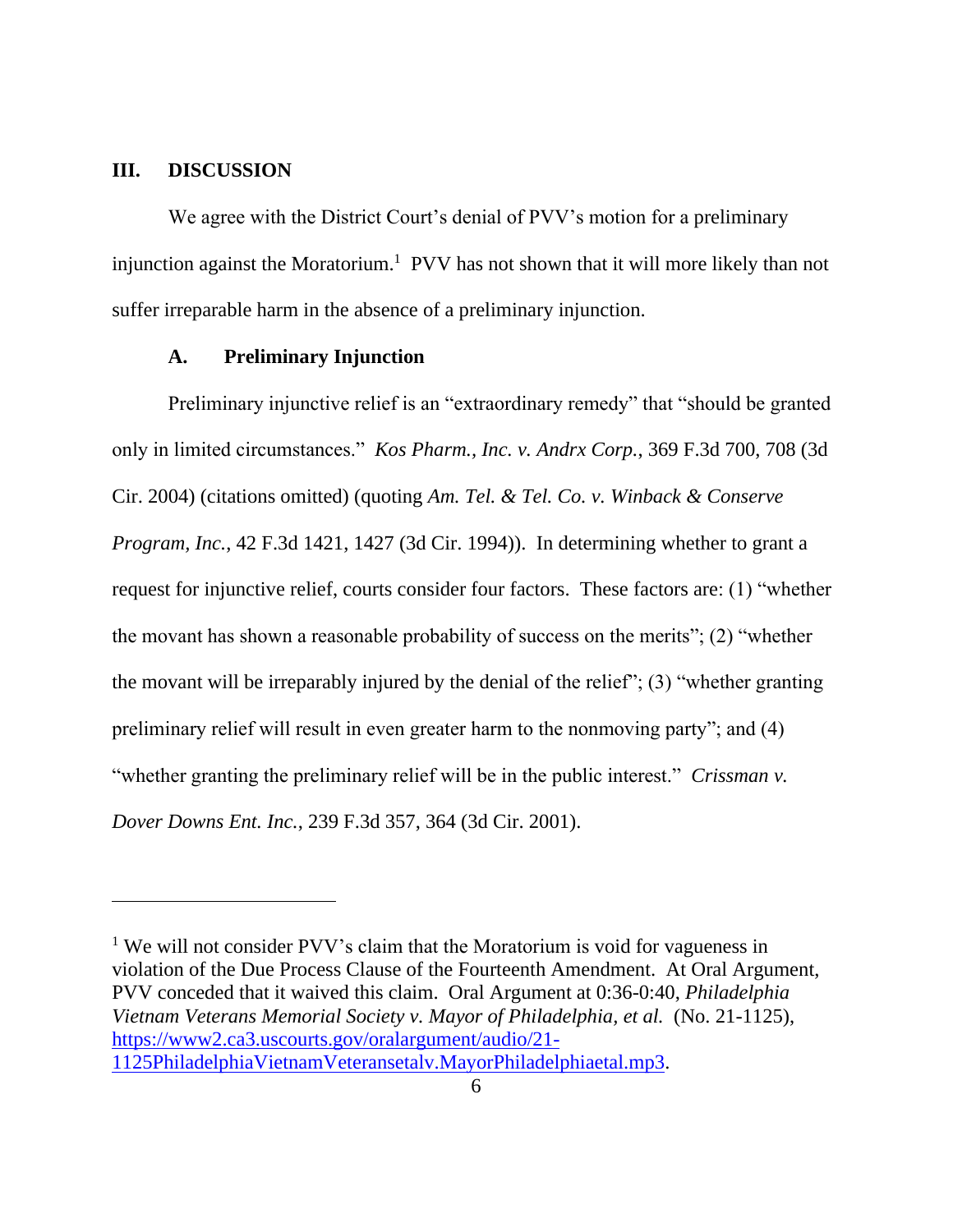Courts consider the latter two factors only if the movant "meet[s] the threshold for the first two most critical factors: it must demonstrate that it can win on the merits (which requires a showing significantly better than negligible . . .) and that it is more likely than not to suffer irreparable harm in the absence of preliminary relief." *Reilly v. City of Harrisburg*, 858 F.3d 173, 179 (3d Cir. 3017) (citations omitted). To prove irreparable harm, the movant must show that its injury is "immediate," *ECRI v. McGraw-Hill, Inc.*, 809 F.2d 223, 226 (3d Cir. 1987), and not merely "speculative," *Adams v. Freedom Forge Corp.*, 204 F.3d 475, 488 (3d Cir. 2000). In the First Amendment context, the movant must show that the "purposeful unconstitutional [government] suppression of speech" causes "a chilling effect on free expression." *Hohe v. Casey*, 868 F.2d 69, 73 (3d Cir. 1989) (alteration in original) (citations omitted) (quoting *Goldie's Bookstore v. Superior Ct.*, 739 F.2d 466, 472 (9th Cir. 1984); *Dombrowski v. Pfister*, 380 U.S. 479, 487 (1965)). That chilling effect must result from "the direct penalization, as opposed to incidental inhibition, of First Amendment rights[.]" *Id.* (citation omitted) (quoting *Cate v. Oldham*, 707 F.2d 1176, 1188 (11th Cir. 1983)).

#### **i. Irreparable Harm**

Whether the cause is moot or whether PVV lacked standing at the start of this action, the second prong of our analysis requires PVV to show that "it is more likely than not to suffer irreparable harm in the absence of preliminary relief." *Reilly*, 858 F.3d at 179. PVV cannot make that showing because there is not a sufficient chilling effect.